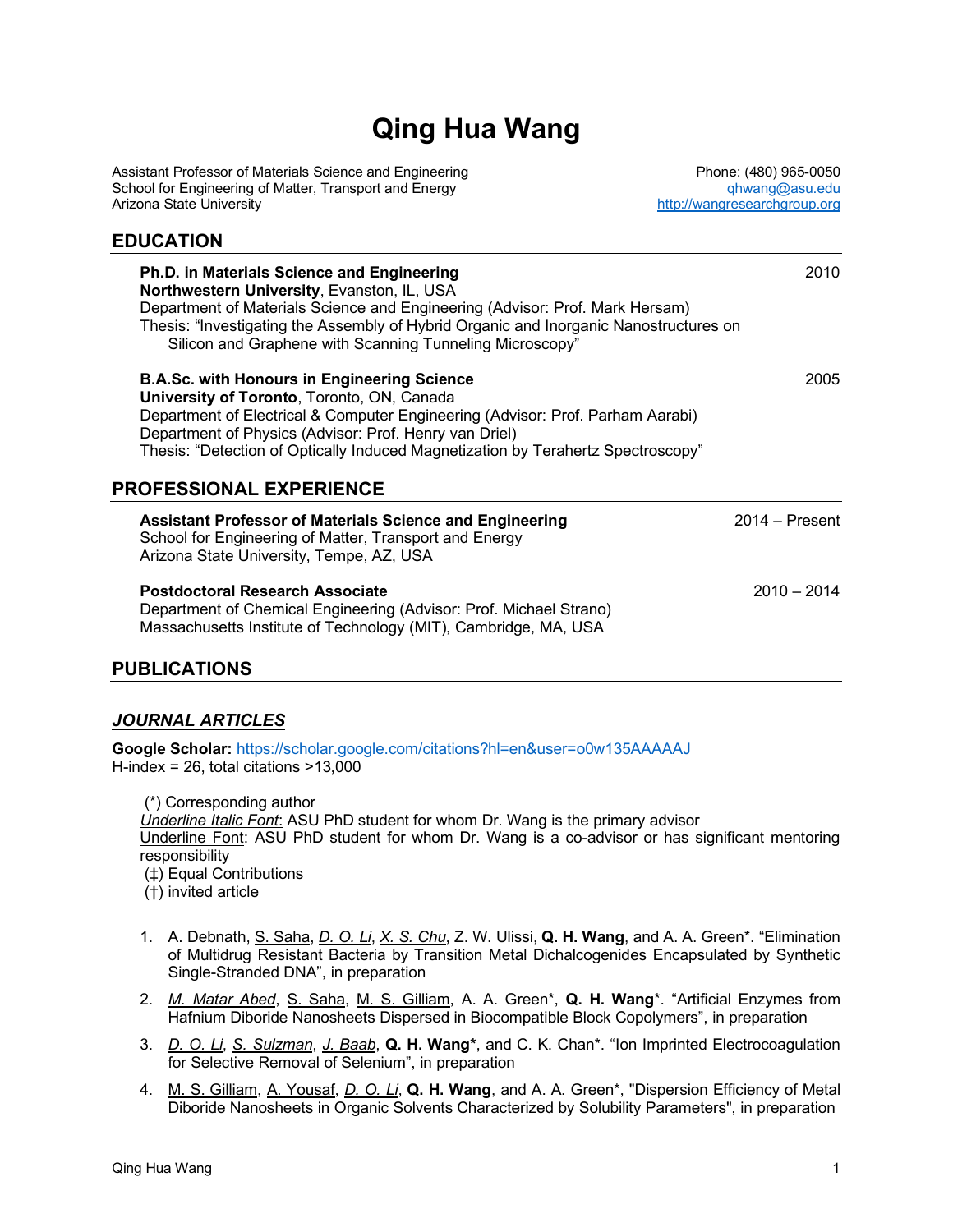- 5. S. Saha, A. Debnath, **Q. H. Wang**, and A. A. Green\*, "Destruction of Bacterial Biofilms Using Ultrathin Molybdenum Diselenide Layer on Various Surgical Coatings", in preparation
- 6. A. Debnath, S. Saha, **Q. H. Wang**, and A. A. Green\*, "Eradication of Multidrug-Resistant Bacteria Using Poly-L-Lysine-Encapsulated 2D MoSe2 Nanosheets", in preparation
- 7. A. Yousaf‡, M. S. Gilliam‡, S. L. Y. Chang, M. Augustin, *Y. Guo*, F. Tahir, M. Wang, A. Schwindt, X. S. Chu, *D. O. Li*, *S. Kale*, A. Debnath, Y. Liu, M. D. Green, E. J. G. Santos\*, A. A. Green\*, **Q. H. Wang**\*. "Exfoliation of Two-Dimensional Nanosheets of Metal Diborides", in review, https://arxiv.org/abs/2001.09237
- 8. *D. O. Li*, M. S. Gilliam, A. Debnath, *X. S. Chu*, A. Yousaf, A. A. Green, and **Q. H. Wang**\*. "Interaction of Pb2+ ions in water with two-dimensional molybdenum disulfide", *Journal of Physics: Materials*, accepted (2020).
- 9. *D. O. Li*, M. S. Gilliam, *X. S. Chu*, A. Yousaf, *Y. Guo*, A. A. Green, **Q. H. Wang**\*. "Covalent chemical functionalization of semiconducting layered chalcogenide nanosheets", *Molecular Systems Design & Engineering,* **4** (4), 962-973 (2019).
- 10. P. C. Theofanopoulos, S. Ageno, *Y. Guo*, *S. Kale*, **Q. H. Wang**, G. C. Trichopoulos\*. "High-yield fabrication method for high-frequency graphene devices using titanium sacrificial layers", *Journal of Vacuum Science & Technology B,* **37** (4), 041801 (2019).
- 11. *D. O. Li*, *X. S. Chu*, and **Q. H. Wang**\*. "Reaction kinetics for the covalent functionalization of twodimensional MoS2 by aryl diazonium salts", *Langmuir,* **35** (17), 5693-5701 (2019).
- 12. H. Jing, Q. Cheng, J. M. Weller, *X. S. Chu*, **Q. H. Wang** & C. K. Chan\*. "Synthesis of TiO<sub>2</sub> nanosheet photocatalysts from exfoliation of TiS<sub>2</sub> and hydrothermal treatment", **Journal of** *Materials Research,* **33** (21), 3540-3548 (2018).
- 13. *X. S. Chu*, A. Yousaf, *D. O. Li*, A. A. Tang, A. Debnath, D. Ma, A. A. Green\*, E.J.G. Santos, and **Q. H. Wang\***. "Direct Covalent Chemical Functionalization of Unmodified Two-Dimensional Molybdenum Disulfide", *Chemistry of Materials,* **30** (6), 2112-2128 (2018).
- 14. D. O. Bellisario, A. T. Liu, D. Kozawa, R. Han, J. K. Harris, R. B. Zabala, **Q. H. Wang**, K. V. Agrawal, Y. Son, M. S. Strano. "Experimental Observation of Real Time Molecular Dynamics Using Electromigrated Tunnel Junctions", *Journal of Physical Chemistry C,* **121** (40), 22550-22558 (2017).
- 15. *X. S. Chu*, *D. O. Li*, A. A. Green and Q. H. Wang. "Formation of MoO3 and WO3 Nanoscrolls from MoS2 and WS2 by Atmospheric Air Plasma", *Journal of Materials Chemistry C,* **5**, 11301-11309 (2017).
- 16. E. J. G. Santos, D. Scullion, *X. S. Chu*, *D. O. Li*, N. P. Guisinger, and **Q. H. Wang\***. "Rotational Superstructure in Self-Assembled C60 Monolayer on the WSe2 Surface", *Nanoscale,* **9** (35), 13245- 13256 (2017).
- 17. Y. Son, D. Kozawa, A. T. Liu, V. B. Koman, **Q. H. Wang**, and M. S. Strano. "A study of bilayer phosphorene stability under MoS2-passivation", *2D Materials,* **4**, 025091 (2017).
- 18. K. V. Agrawal, J. D. Benck, Z. Yuan, R. P. Misra, A. G. Rajan, Y. Eatmon, *S. Kale*, *X. S. Chu*, *D. O Li*, C. Gong, J. H. Warner, **Q. H. Wang**, D. Blankschtein, and M. S. Strano\*. "Fabrication, Pressure Testing and Nanopore Formation of Single Layer Graphene Membranes", *Journal of Physical Chemistry C,* **121** (26), 14312–14321 (2017).
- 19. † A. Kaplan, Z. Yuan, J. D. Benck, A. G. Rajan, *X. S. Chu*, **Q. H. Wang\***, and **M. S. Strano\***. "Current and future directions in electron transfer chemistry of graphene", *Chemical Society Reviews,* **46**, 4530-4571 (2017).
- 20. Y. Son, M.Y. Li, C.C. Cheng, K.H. Wei, P. Liu, **Q.H. Wang**, L.J. Li, M.S. Strano\*. Observation of Switchable Photoresponse of a Monolayer WSe<sub>2</sub>–MoS<sub>2</sub> Lateral Heterostructure via Photocurrent Spectral Atomic Force Microscopic Imaging. *Nano Letters,* **16** (6), 3571-3577 (2016).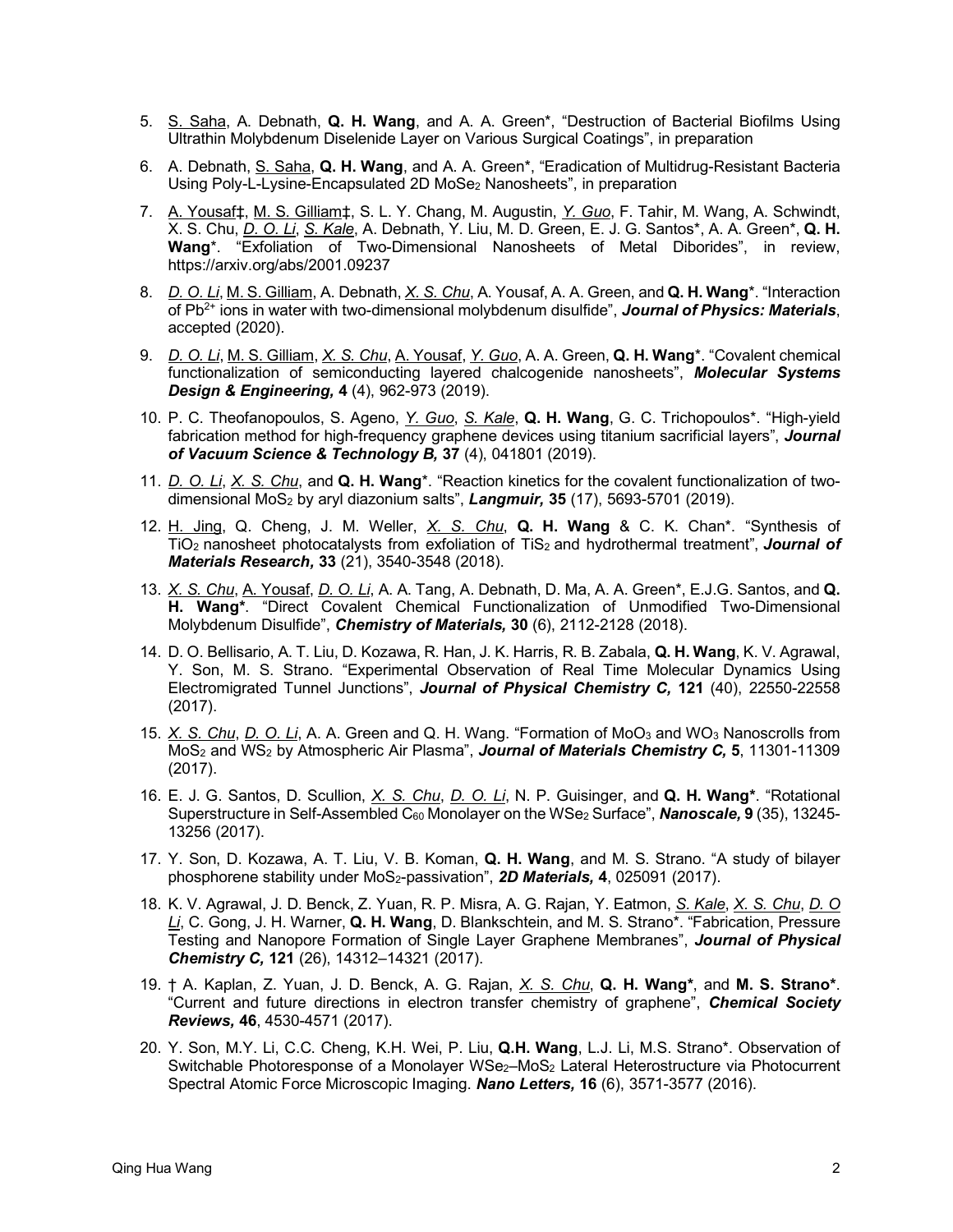- 21. J. H. Appel, *D. O. Li*, J. D. Podlevsky, A. Debnath, A. A. Green, **Q. H. Wang**, & J. Chae\*. Low Cytotoxicity and Genotoxicity of Two-Dimensional MoS2 and WS2. *ACS Biomaterials Science & Engineering,* **2**, (3), 361-367 (2016).
- 22. Y. Son‡, **Q. H. Wang**‡, J. A. Paulson, C.-J. Shih, A. G. Rajan, K. Tvrdy, S. Kim, B. Alfeeli, R. D. Braatz and M. S. Strano\*. "Layer number dependence of  $MoS<sub>2</sub>$  photoconductivity using photocurrent spectral atomic force microscopic imaging," *ACS Nano*, **9**, 2843-2855 (2015).
- 23. G. L. C. Paulus, J. T. Nelson, K. Y. Lee, N. F. Reuel, J. Zhang, **Q. H. Wang**, B. R. Grassbaugh, B. Mu, C. Opel, D. Wittrup, and M. S. Strano\*. "A graphene-based physiometer array for the analysis of single biological cells", *Scientific Reports*, **4**, 6865 (2014).
- 24. S. G. Mahajan, J. T. Abrahamson, S. Birkhimer, E. Friedman, **Q. H. Wang**, M. Beck and M. S. Strano\*. "Superadiabaticity in Reaction Waves as a Mechanism for Energy Concentration", *Energy & Environmental Science*, **7**, 3391-3402 (2014).
- 25. C.-J. Shih, **Q. H. Wang**, Y. Son, Z. Jin, D. Blankschtein, and M. S. Strano\*. "Tuning On-Off Current Ratio and Field Effect Mobility in MoS<sub>2</sub>-Graphene Heterostructure via Schottky Barrier Modulation," *ACS Nano*, **8**, 5790-5798 (2014).
- 26. A. J. Hilmer, D. O. Bellisario, S. Shimizu, T. P. McNicholas, **Q. H. Wang**, S. A. Speakman, and M. S. Strano\*. "Formation of High-Aspect-Ratio Helical Nanorods via Chiral Self-Assembly of Fullerodendrimers", *J. Phys. Chem. Lett.*, **5**, 929-934 (2014).
- 27. **Q. H. Wang**, C.-J. Shih, G. L. C. Paulus, and M. S. Strano\*. "Evolution of physical and electronic structures of bilayer graphene upon chemical functionalization," *Journal of the American Chemical Society*, **135**, 18866 (2013).
- 28. † **Q. H. Wang**, D. O. Bellisario, L. W. Drahushuk, R. M. Jain, S. Kruss, M. P. Landry, S. G. Mahajan, S. Shimizu, Z. W. Ulissi, and M. S. Strano\*. "Low Dimensional Carbon Materials for Applications in Mass and Energy Transport," *Chemistry of Materials*, **26**, 172-183 (2013).
- 29. † **Q. H. Wang** and M. S. Strano\*. "Carbon Nanotubes: A bright future for defects," News & Views, *Nature Chemistry*, **5**, 812-813 (2013)
- 30. S. Walia, S. Balendhran, H. Nili, S. Zhuiykov, G. Rosengarten, **Q. H. Wang**, M. Bhaskaran, S. Sriram, M. S. Strano and K. Kalantar-zadeh\*. "Transition metal oxides – Thermoelectric properties." *Progress in Materials Science*, 58, 1443-1489 (2013).
- 31. J. T. Abrahamson, B. Sempere, M. P. Walsh, J. M. Forman, F. Şen, S. Şen, S. G. Mahajan, G. L. C. Paulus, **Q. H. Wang**, W. Choi & M. S. Strano\*. "Excess Thermopower and the Theory of Thermopower Waves," *ACS Nano*, **7**, 6533- 6544 (2013).
- 32. Z. Jin, W. Sun, Y. Ke, C.-J. Shih, G. L. C. Paulus, **Q. H. Wang**, B. Mu, P. Yin, and M. S. Strano\*. "Metalized DNA nanolithography for encoding and transferring spatial information for graphene patterning," *Nature Communications*, **4**, 1663 (2013).
- 33. S. Mahajan, **Q. H. Wang**, J. T. Abrahamson, and M. S. Strano\*. "Energy Generation by Thermopower Waves: Experimental and Analytical Progress." *AIChE Journal*, **59**, 3333-3341 (2013)
- 34. G. L. C. Paulus, **Q. H. Wang**, Z. W. Ulissi, T. P. McNicholas, A. Vijayaraghavan, C.-J. Shih, Z. Jin, and M. S. Strano\*. "Charge Transfer at Junctions of a Single Layer of Graphene and a Metallic Single Walled Carbon Nanotube", *Small*, **9**, 1954-196. (2013).
- 35. S. Shimizu, M. Ellison, K. Aziz, Q. H. Wang, Z. Ulissi, Z. Gunther, D. Bellisario & M. Strano\*. "Stochastic Pore Blocking and Gating in PDMS–Glass Nanopores from Vapor–Liquid Phase Transitions," *Journal of Physical Chemistry C*, **117**, 9641-9651 (2013).
- 36. C.-J. Shih, **Q. H. Wang**, Z. Jin, G. L. C. Paulus, D. Blankschtein, and M. S. Strano\*. "Disorder Imposed Limits of Mono- and Bilayer Graphene Electronic Modification using Covalent Chemistry", *Nano Letters*, **13**, 809-817 (2013).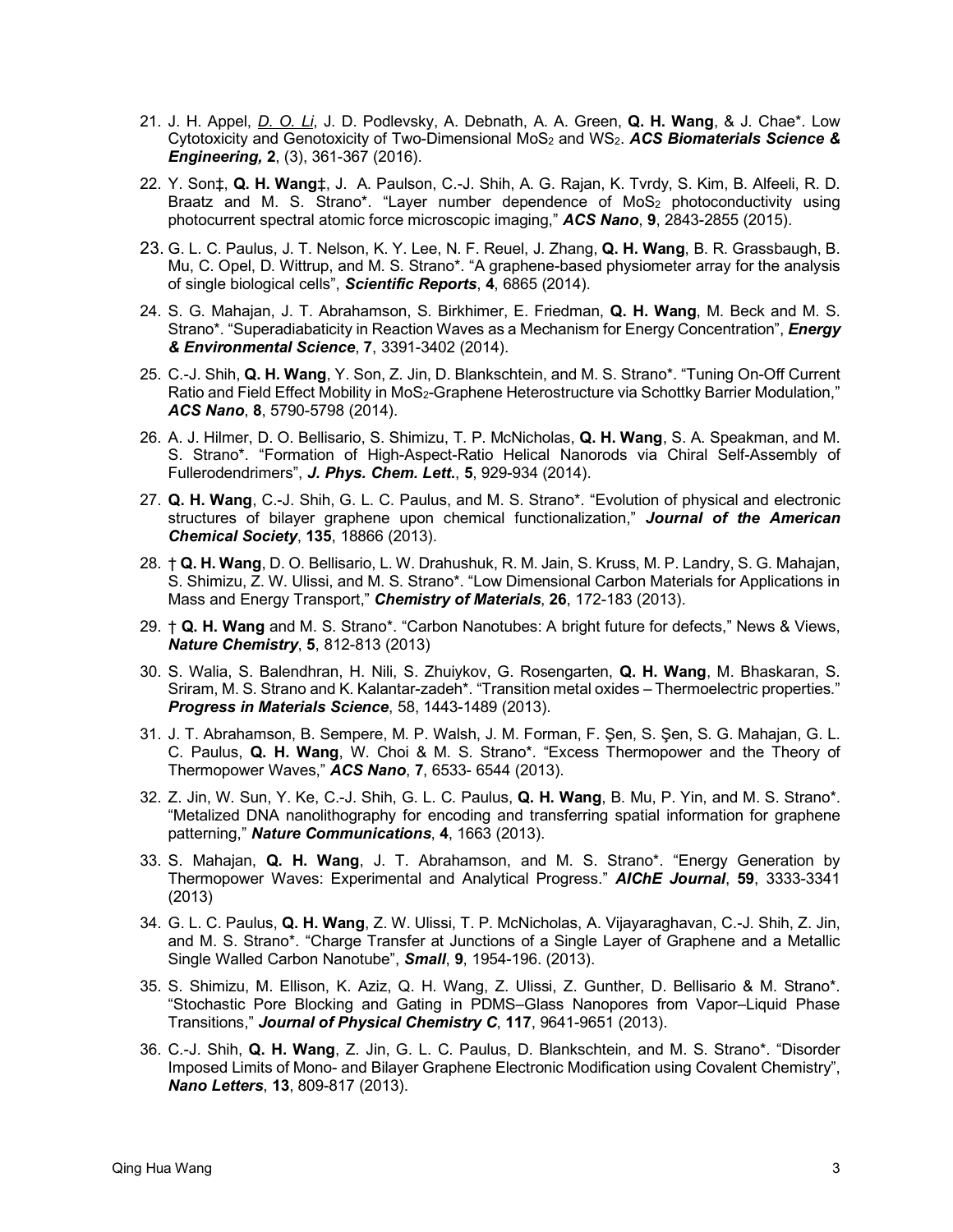- 37. † **Q. H. Wang**, K. Kalantar-Zadeh, A. Kis, J. N. Coleman, and M. S. Strano\*. "Electronics and Optoelectronics of Two-Dimensional Transition Metal Dichalcogenides," *Nature Nanotechnology*, **7**, 699-712 (2012).
- 38. † G. L. C. Paulus‡, **Q. H. Wang**‡, and M. S. Strano\*. "Covalent electron transfer chemistry of graphene with diazonium salts", *Accounts of Chemical Research*, **46**, 160-170 (2013).
- 39. C.-J. Shih, **Q. H. Wang**, S. C. Lin, K.-C. Park, Z. Jin, M. S. Strano, and D. Blankschtein\*. "Breakdown in the Wetting Transparency of Graphene", *Physical Review Letters*, **109**, 176101 (2012).
- 40. **Q. H. Wang**, Z. Jin, K. K. Kim, J. Kong, A. J. Hilmer, G. L. C. Paulus, C.-J. Shih, J. D. Sanchez-Yamagishi, K. Watanabe, T. Taniguchi, P. Jarillo-Herrero, and M. S. Strano\*. "Understanding and Controlling the Substrate Effect on Graphene Electron Transfer Chemistry via Reactivity Imprint Lithography", *Nature Chemistry*, **4**, 724-732 (2012).
- 41. C.-J. Shih, G.L.C. Paulus, **Q.H. Wang**, Z. Jin, D. Blankschtein & M.S. Strano\*. "Understanding Surfactant/Graphene Interactions Using a Graphene Field Effect Transistor: Relating Molecular Structure to Hysteresis and Carrier Mobillity", *Langmuir*, **28**, 8579- 8586 (2012).
- 42. A. J. Hilmer, T. P. McNicholas, S. C. Lin, J. Q. Zhang, **Q. H. Wang**, J. D. Mendenhall, C. S. Song, D. A. Heller, P. W. Barone, D. Blankschtein & M. S. Strano\*. "Role of Adsorbed Surfactant in the Reaction of Aryl Diazonium Salts with Single-Walled Carbon Nanotubes", *Langmuir*, **28**, 1309- 1321 (2012).
- 43. J. D. Emery‡, **Q. H. Wang**‡, M. Zarrouati, M. C. Hersam\*, and M. J. Bedzyk\*. "Structural analysis of PTCDA monolayers on epitaxial graphene with ultra-high vacuum scanning tunneling microscopy and high-resolution X-ray reflectivity", *Surface Science*, **605,** 1685-1693 (2011).
- 44. Z. Jin, T. P. McNicholas, C.-J. Shih, **Q. H. Wang**, G. L. C. Paulus, A. Hilmer, S. Shimizu, and M. S. Strano\*. "Click Chemistry on Monolayer CVD and Solution Dispersed Graphene", *Chemistry of Materials*, **23**, 3362-3370 (2011).
- 45. † **Q. H. Wang** and M. C. Hersam\*. "Characterization and nanopatterning of organically functionalized graphene with ultrahigh vacuum scanning tunnelling microscopy", *MRS Bulletin*, **36**, 478-542 (2011).
- 46. C.-J. Shih, A. Vijayaraghavan, R. Krishnan, R. Sharma, G. L. C. Paulus, J.-H. Han, M.-H. Ham, Z. Jin, S. Lin, N. F. Reuel, **Q. H. Wang**, D. Blankschtein, M. S. Strano\*. "Bi- and Tri-Layer Graphene Solutions", *Nature Nanotechnology*, **6**, 439-445 (2011).
- 47. J. M. P. Alaboson, **Q. H. Wang**, A. L. Lipson, J. W. Elam, M. J. Pellin, and M. C. Hersam\*. "Atomic Layer Deposition of High-k Dielectrics on Epitaxial Graphene Using an Organic Monolayer Seed Layer", *ACS Nano*, **5**, 5223-5232 (2011).
- 48. J. M. P. Alaboson, **Q. H. Wang**, J. A. Kellar, J. Park, J. W. Elam, M. J. Pellin and M. C. Hersam\*. "Conductive Atomic Force Microscope Nanopatterning of Epitaxial Graphene on SiC(0001) in Ambient Conditions", *Advanced Materials*, **23**, 2181-2184 (2011).
- 49. **Q. H. Wang** and M. C. Hersam\*. "Nanofabrication of Heteromolecular Organic Nanostructures on Epitaxial Graphene via Room Temperature Feedback-Controlled Lithography", *Nano Letters*, **11**, 589-593 (2011).
- 50. # J. A. Kellar, J. M. P. Alaboson, **Q. H. Wang**, and M. C. Hersam\*. "Identifying and Characterizing Epitaxial Graphene Domains on Partially Graphitized SiC(0001) Surfaces using Scanning Probe Microscopy", *Applied Physics Letters*, **96**, 143103 (2010).
- 51. # **Q. H. Wang** and M. C. Hersam\*. "Room temperature molecular-resolution characterization of self-assembled organic monolayers on epitaxial graphene", *Nature Chemistry*, **1**, 206-211 (2009).
- 52. **Q. H. Wang** and M. C. Hersam\*. "Orthogonal Self-Assembly of Interconnected One-Dimensional Inorganic and Organic Nanostructures on the Si(100) Surface", *Journal of the American Chemical Society*, **130**, 12896-12897 (2008).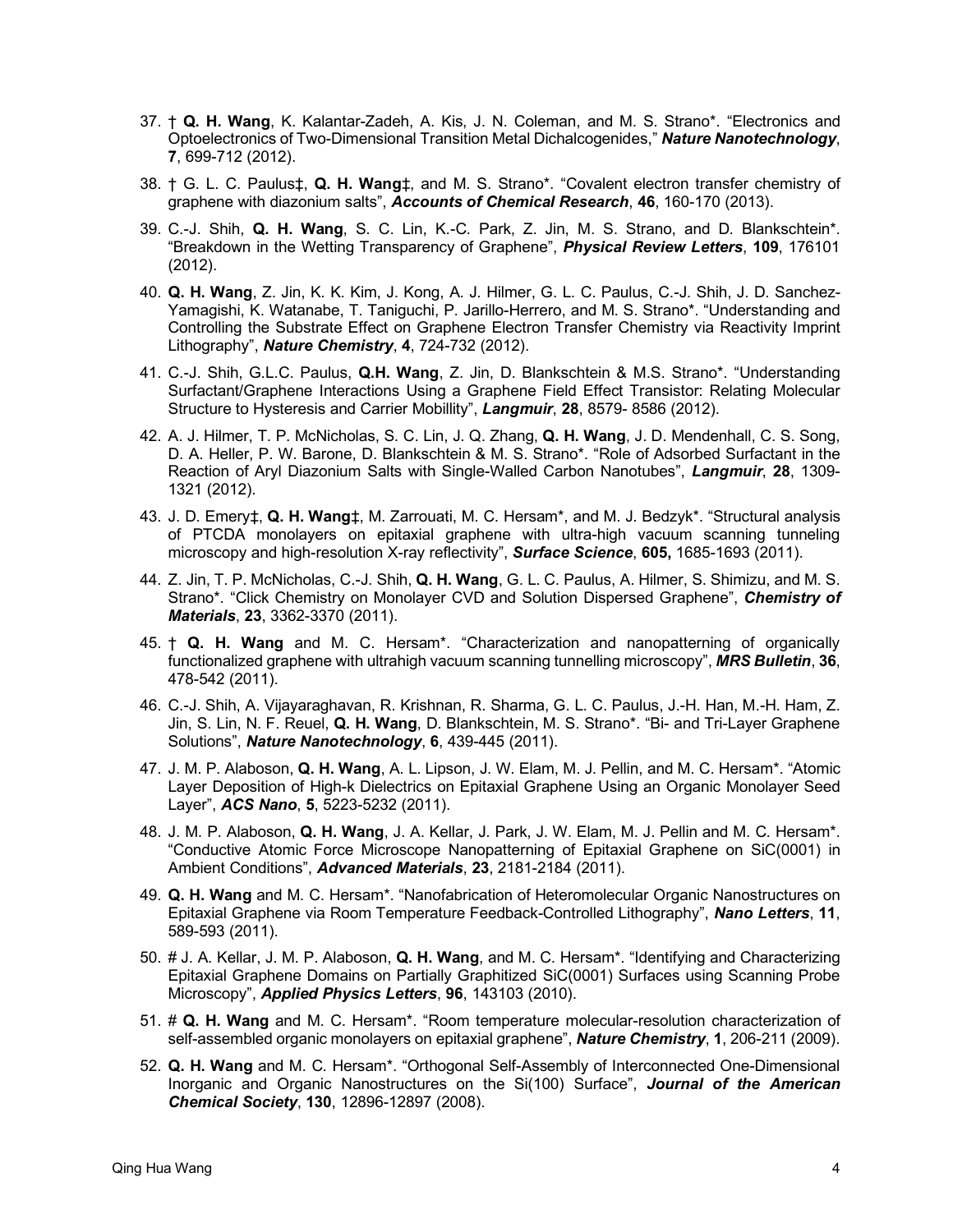- 53. # **Q. H. Wang** and M. C. Hersam\*. "Atomically Resolved Charge Redistribution for Ga Nanocluster Arrays on the Si(111)-7x7 Surface", *Small*, **4**, 915-919 (2008).
- 54. **Q. H. Wang**, T. Ivanov, and P. Aarabi\*. "Acoustic robot navigation using distributed microphone arrays", *Information Fusion* (Special Issue on Robust Speech Processing), **5**, 131-140 (2004).

# *PATENTS*

- 1. **Q. H. Wang**, *X. Chu*, A. Green, A. Yousaf, "Method for Functionalizing Transition Metal Dichalcogenides", US Patent No. US10155782B2, granted Dec. 18, 2018.
- 2. A. A. Green, **Q. H. Wang**, S. Saha, A. Debnath, "Biopolymer-Coated Two-Dimensional Transition Metal Chalcogenides Having Potent Antimicrobial Activity", US Patent Application filed July 30, 2019.
- 3. A. A. Green, M. S. Gilliam, A. Yousaf, **Q. H. Wang**, "3D-Printed Nanocomposites with Metal Diboride Nanosheets", Provisional patent filed March 29, 2019, full patent application planned for March 2020.
- 4. **Q. H. Wang**, *D. Li*, M. Gilliam, A. A. Green, "Adsorption and Removal of Heavy Metal Ions from Water by Transition Metal Dichalcogenides", US Patent Application No. 16/191,006, filed Nov. 14, 2018.
- 5. **Q. H. Wang** and M. C. Hersam, "Self-Assembled Organic Monolayers on Graphene and Methods of Making and Using", US Patent Application No. 12/753,942, filed April 5, 2010.

## *PRESENTATIONS*

#### *Keynote and Invited Presentations at Conferences*

- 1. **Q. H. Wang**, "Defect-Mediated Chemical Modification of Semiconducting 2D Metal Chalcogenides", Invited Speaker, Materials Research Society (MRS) Fall Meeting, Boston, MA, December 2019
- 2. **Q. H. Wang**, "Semiconducting Layered Chalcogenide Materials: Strategies for Chemical Functionalization and Transformation<sup>"</sup>, Keynote Speaker at 20<sup>th</sup> International Union of Materials Research Societies International Conference in Asia (IUMRS-ICA), Perth, Australia, September 2019
- 3. **Q. H. Wang**, "Strategies for chemical modification of semiconducting 2D metal chalcogenides: functionalization, transformation, and self-assembly", Invited Speaker, American Chemical Society (ACS) Fall Meeting, San Diego, CA, August 2019
- 4. **Q. H. Wang**, "Self-Assembled van der Waals Heterostructures of 2D Materials and Organic Molecules." Invited Speaker, Center for Nanoscale Materials / Advanced Photon Source Annual Users Meeting, Argonne National Laboratory, Argonne, IL, May 2018
- 5. **Q. H. Wang**, "Interfacial Engineering of Two-Dimensional Nanomaterials: Chemical Functionalization and Scanning Probe Characterization." Invited Speaker, Electrochemical Society (ECS) PRiME Meeting, Honolulu, October 2016

#### *Contributed Oral Presentations at Conferences*

- 1. **Q. H. Wang**, "Formation of MoO3 and WO3 Nanoscrolls from MoS2 and WS2 by Atmospheric Air Plasma". Oral presentation at Materials Research Society (MRS) Fall Meeting, Boston, MA, November 2017.
- 2. **Q. H. Wang**, "Lithium-Free Covalent Chemical Functionalization of Two-Dimensional Molybdenum Disulfide", Oral presentation accepted for AVS 64th International Symposium & Exhibition, Tampa, FL, October 2017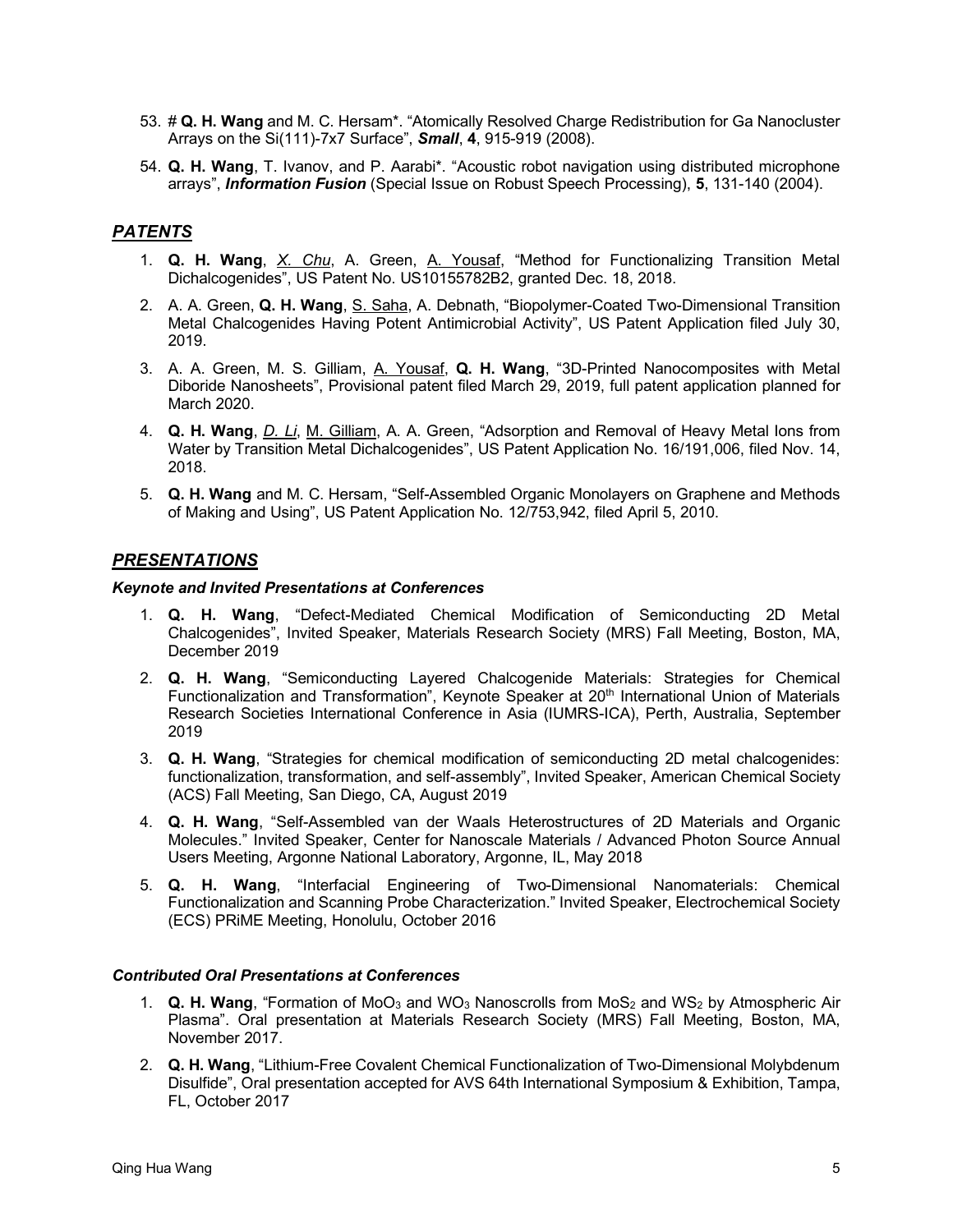- 3. X. S. Chu, A. Yousaf, D. O. Li, A. A. Tang, A. Debnath, D. Ma, A. A. Green and **Q. H. Wang**. "Biofunctionalization and Reaction Kinetics for Direct Covalent Modification of Pristine MoS2", Poster presentation by X. S. Chu at the Materials Research Society (MRS) Spring Meeting, Phoenix, AZ, March 2016.
- 4. E. J. G. Santos, D. Scullion, X. S. Chu, D. O. Li, N. P. Guisinger, and **Q. H. Wang**. "Rotational Superstructure in van der Waals Heterostructure of Self-Assembled C $_{60}$  Monolayer on the WSe<sub>2</sub> Surface", Poster presentation by D. O. Li at the Materials Research Society (MRS) Spring Meeting, Phoenix, AZ, April 2016.
- 5. **Q. H. Wang**, C.-J. Shih, G. L. C. Paulus, and M. S. Strano, "The Evolution of the Physical and Electronic Structure of Bilayer Graphene upon Chemical Functionalization", Oral presentation by Q. H. Wang at the American Institute of Chemical Engineers (AIChE) Annual Meeting, San Francisco, CA, November 2013.
- 6. **Q. H. Wang**, C.-J. Shih, G. L. C. Paulus, and M. S. Strano, "The Evolution of the Physical and Electronic Structure of Bilayer Graphene upon Chemical Functionalization", Poster presentation by Q. H. Wang at the Materials Research Society (MRS) Fall Meeting, Boston, MA, December 2013.
- 7. **Q. H. Wang**, Z. Jin, K. K. Kim, J. Kong, A. J. Hilmer, G. L. C. Paulus, C.-J. Shih, J. D. Sanchez-Yamagishi, K. Watanabe, T. Taniguchi, P. Jarillo-Herrero, and M. S. Strano, "Understanding and Controlling the Substrate Effect on Graphene Electron Transfer Chemistry via Reactivity Imprint Lithography", Oral presentation by Q. H. Wang at the Materials Research Society (MRS) Fall Meeting, Boston, MA, November 2012.
- 8. **Q. H. Wang**, Z. Jin, K. K. Kim, J. Kong, A. J. Hilmer, G. L. C. Paulus, C.-J. Shih, J. D. Sanchez-Yamagishi, K. Watanabe, T. Taniguchi, P. Jarillo-Herrero, and M. S. Strano, "Understanding and Controlling the Substrate Effect on Graphene Electron Transfer Chemistry via Reactivity Imprint Lithography", Oral presentation by Q. H. Wang at the American Institute of Chemical Engineers (AIChE) Annual Meeting, Pittsburgh, PA, October 2012.
- 9. **Q. H. Wang**, Z. Jin, K. K. Kim, J. Kong, A. J. Hilmer, G. L. C. Paulus, C.-J. Shih, J. D. Sanchez-Yamagishi, K. Watanabe, T. Taniguchi, P. Jarillo-Herrero, and M. S. Strano, "Understanding and Controlling the Substrate Effect on Graphene Electron Transfer Chemistry via Reactivity Imprint Lithography", Oral presentation by Q. H. Wang at the American Chemical Society (ACS) Spring Meeting, Philadelphia, PA, August 2012.
- 10. **Q. H. Wang**, Z. Jin, K. K. Kim, J. Kong, A. J. Hilmer, G. L. C. Paulus, C.-J. Shih, J. D. Sanchez-Yamagishi, K. Watanabe, T. Taniguchi, J. Kong, P. Jarillo-Herrero, and M. S. Strano. "Chemical reactivity imprint lithography on graphene: Controlling the substrate influence on electron transfer reactions", Oral presentation by Q. H. Wang at the American Physical Society (APS) March Meeting, Boston, MA, February 2012.
- 11. **Q. H. Wang** and M. C. Hersam. "Room Temperature Molecular-Resolution Characterization of Self-Assembled Organic Monolayers on Epitaxial Graphene", Oral presentation by Q. H. Wang at the American Vacuum Society (AVS) 56<sup>th</sup> International Symposium, San Jose, CA, November 2009.
- 12. **Q. H. Wang** and M. C. Hersam. "Atomic Scale Characterization of Charge Redistribution for Ga Nanocluster Arrays on the Si(111)-7x7 Surface", Oral presentation by Q. H. Wang at the American Vacuum Society (AVS) 55th International Symposium, Boston, MA, October 2008.
- 13. **Q. H. Wang** and M. C. Hersam. "Atomically Resolved Charge Redistribution for Gallium Nanocluster Arrays on the Si(111)-7x7 Surface", Oral presentation by Q. H. Wang at the International Conference on Nanoscience + Technology (ICN+T), Keystone, CO, July 2008.
- 14. **Q. H. Wang** and M. C. Hersam. "Atomic Scale Characterization of Charge Redistribution for Ga Nanocluster Arrays on the Si(111)-7x7 Surface", Oral presentation by Q. H. Wang at the American Vacuum Society (AVS) Prairie Chapter Meeting, Milwaukee, WI, June 2008.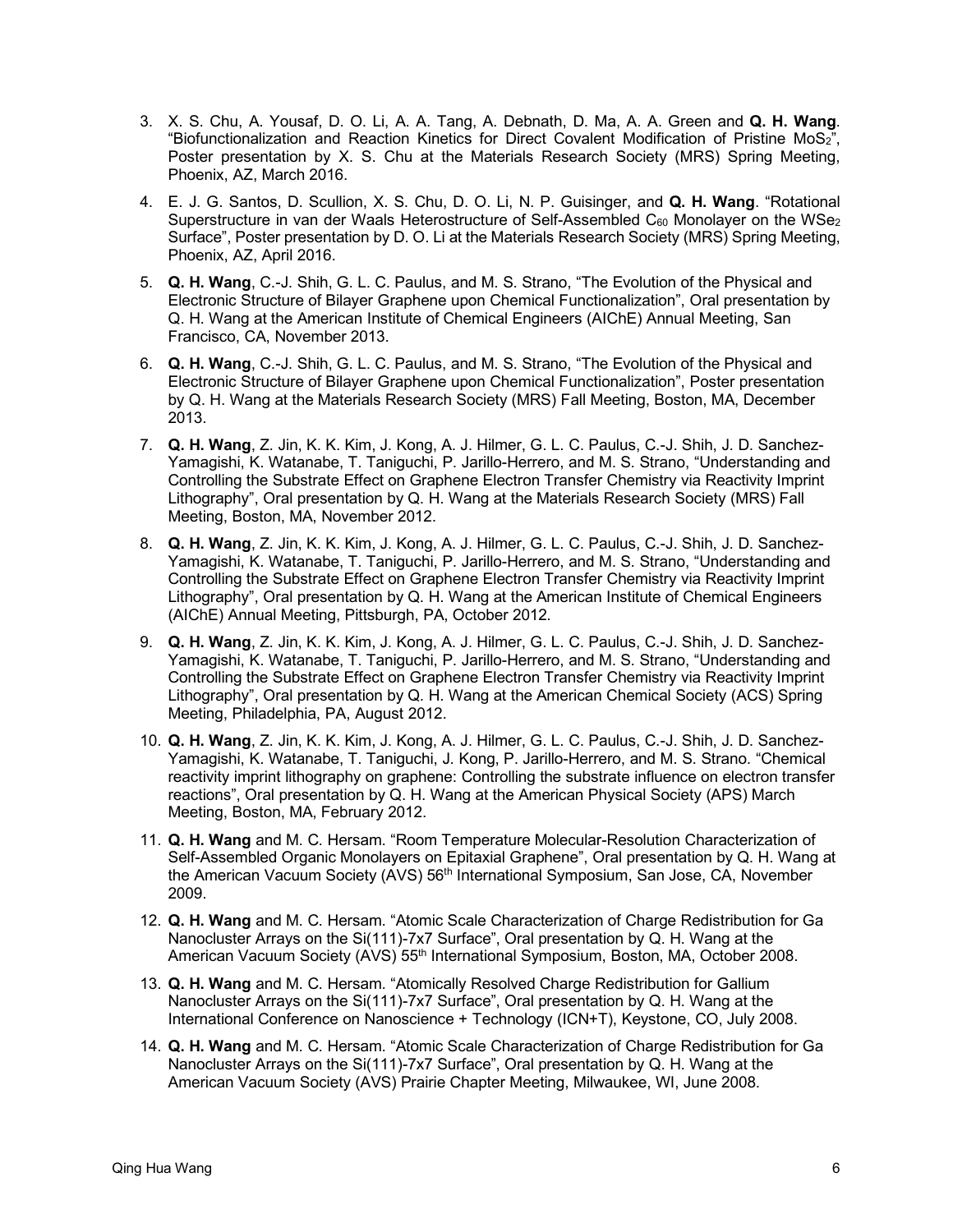15. **Q. H. Wang**, N. P. Guisinger, S. P. Elder, N. L. Yoder, and M. C. Hersam. "Ultra-high vacuum scanning tunneling microscopy characterization of nitroxyl free radicals on the Si(111)-7x7 surface", Oral presentation by Q. H. Wang at the Electronic Materials Conference (EMC), Notre Dame, IN, June 2007.

#### *Invited Seminars*

- 1. **Q. H. Wang**, "Understanding and engineering the interfaces of 2D nanomaterials." Arizona State University, Nanoscale Science Seminar, October 2014.
- 2. **Q. H. Wang** and M. S. Strano, "Understanding and Engineering Molecular Interactions and Electronic Transport at Graphene Interfaces", Oral presentation by Q. H. Wang on behalf of M. S. Strano at the Materials Research Society (MRS) Spring Meeting, San Francisco, April 2014.
- 3. **Q. H. Wang**, "Engineering the chemical interfaces of 2D nanomaterials." Massachusetts Institute of Technology (MIT), Department of Mechanical Engineering, March 2014.
- 4. **Q. H. Wang**, "Understanding the chemistry of graphene and two-dimensional nanomaterials." University College London (UK), Department of Chemical Engineering, January 2014.
- 5. **Q. H. Wang**, "Understanding the chemistry of graphene and two-dimensional nanomaterials." Purdue University, School of Materials Science and Engineering, January 2014.
- 6. **Q. H. Wang**, "Understanding the chemistry of graphene and two-dimensional nanomaterials." Arizona State University, Materials Science and Engineering, January 2014.
- 7. **Q. H. Wang**, "Understanding the chemistry of graphene and two-dimensional nanomaterials." University of California at Los Angeles (UCLA), Department of Chemical and Biomolecular Engineering, January 2014.
- 8. **Q. H. Wang**, "Understanding the chemistry of graphene and two-dimensional nanomaterials." Imperial College London (UK), Department of Chemical Engineering, December 2013.
- 9. **Q. H. Wang**, "Exploring Chemistry in Two Dimensions: Chemical Functionalization and Patterning of Graphene." Simon Fraser University (Canada), November, 2013.
- 10. **Q. H. Wang** and M. S. Strano, "Use of doping trajectories and Raman spectroscopy in the understanding of graphene chemistry", Oral presentation by Q. H. Wang on behalf of M. S. Strano at the American Chemical Society (ACS) Fall Meeting, Indianapolis, IN, September 2013.
- 11. **Q. H. Wang**, "Graphene quality: Definitions, characterization, and applications", Graphene Commercialisation and Applications Summit 2013, London, UK, June 2013
- 12. **Q. H. Wang**, "Tuning the Electronic and Chemical Properties of Graphene at the Nanoscale." Harvard University, School of Engineering and Applied Science, Electrical Engineering, February 2013.
- 13. **Q. H. Wang**, "Chemical Functionalization and Patterning of Graphene." University of Texas at Austin, Department of Chemical Engineering, January 2013.
- 14. **Q. H. Wang**, "Advances in Understanding the Chemistry of Graphene: Fundamentals and Applications." Graphene Science and Applications Conference, MITRE Corp., McLean, VA, March 2012.
- 15. **Q. H. Wang**, "Chemical imprint lithography on graphene: Controlling the substrate influence on electron transfer reactions." Boston Area Carbon Nanoscience (BACON) Meeting, Massachusetts Institute of Technology, November 2011.
- 16. **Q. H. Wang**, "STM Imaging and Nanopatterning of Self-Assembled Organic Monolayers on Epitaxial Graphene." Boston Area Carbon Nanoscience (BACON) Meeting, Massachusetts Institute of Technology, November 2010.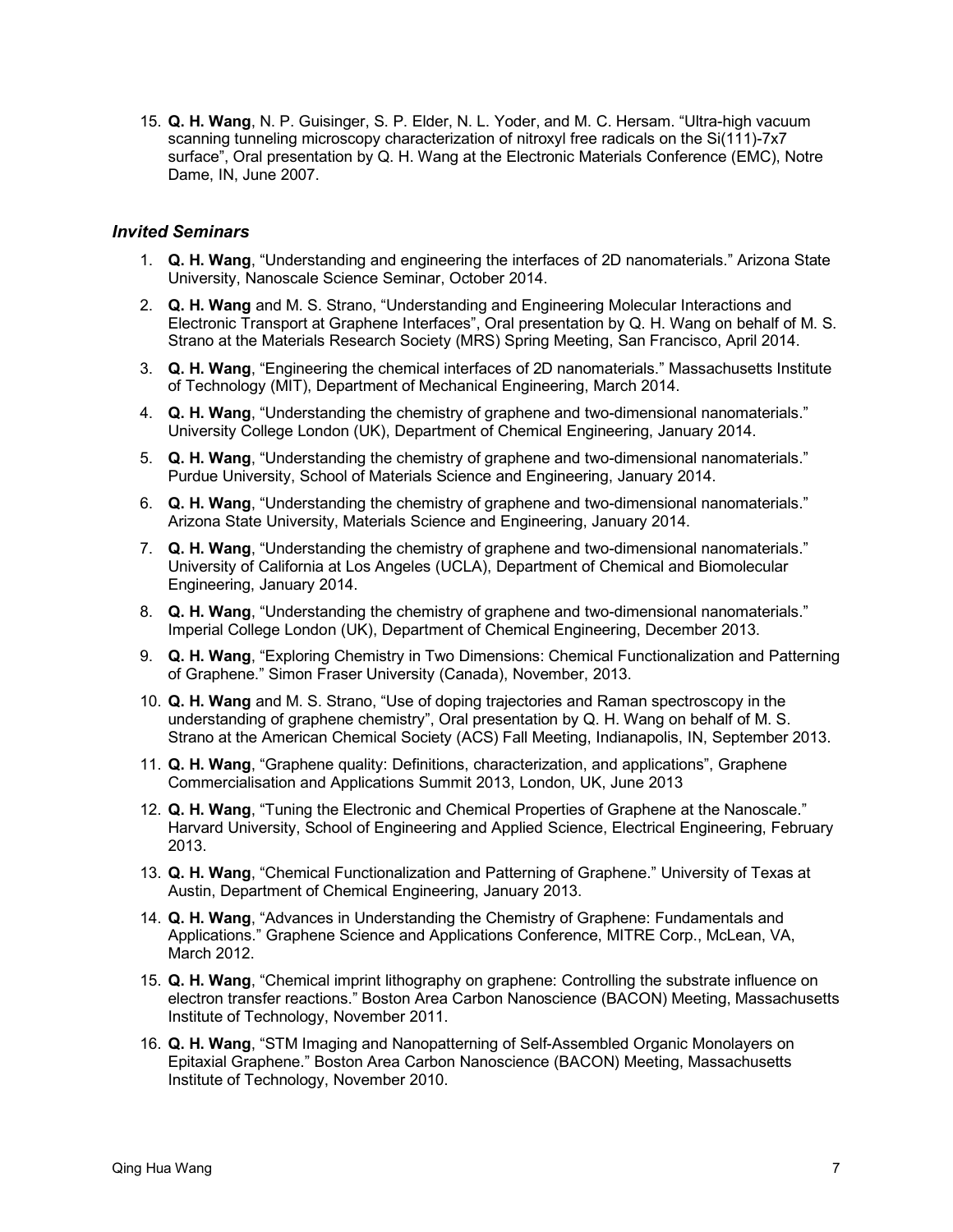## *EXTERNAL SERVICE*

#### *Conference Organization*

- **European Materials Research Society (E-MRS)**, 2020 Spring Meeting, Strasbourg, France Symposium Co-Organizer, "G: Energy Materials: Chemical functionalization of 2D materials" (organizing activities throughout 2019)
- **American Physical Society (APS)** March Meeting, March 2019, Boston Focus Session Organizer, "12.1.2: 2D Materials: Semiconductors"
- **Materials Research Society (MRS)** Fall Meeting, November 2018, Boston Symposium Co-Organizer, "EP03: Beyond-Graphene 2D Materials—Synthesis, Properties and Device Applications"
- **American Physical Society (APS)** March Meeting, March 2017, New Orleans Focus Session Organizer, "12.1.1: 2D Materials: Synthesis, Defects, Structure and Properties"

## *Conference Chairing*

- **20th International Union of Materials Research Societies International Conference in Asia (IUMRS-ICA)**, Perth, Australia, Session Chair (Sept. 2019) A: Electronic and Optical Materials
- **Materials Research Society (MRS)** Fall 2018 Meeting, Boston, Session Co-Chair EP03.01: Electronic Properties, Processes and Devices I
	- EP03.02: Scalable Synthesis and Large Area Growth of 2D Materials I
	- EP03.03: Scalable Synthesis and Large Area Growth of 2D Materials II
	- EP03.06: Electronic Properties, Processes and Devices II
- **Materials Research Society (MRS)** Spring 2017 Meeting, Phoenix, Session Co-chair NM1.8: Controlled Scalable Synthesis of 2D TMDC Materials and Heterostructures II
- **Electrochemical Society (ECS) PRiME**, October 2016, Honolulu, Session Co-chair Low Dimensional Materials for Catalysis and Solar Fuel Production

## *Professional Affiliations*

American Chemical Society (ACS) American Vacuum Society (AVS) American Physical Society (APS) Electrochemical Society (ECS) Materials Research Society (MRS)

#### *Journal Review*

ACS Applied Materials and Interfaces ACS Applied Nano Materials ACS Materials Letters ACS Nano Advanced Composites and Hybrid Materials Advanced Electronic Materials Advanced Functional Materials Advanced Materials Advanced Materials Interfaces Advanced Science AIChE Journal Applied Materials Today Chemistry a European Journal Chemistry of Materials

Composites Science and Technology IEEE Transactions on Electron Devices Industrial & Engineering Chemistry Research Journal of Materials Chemistry C Journal of Physical Chemistry Letters Journal of Vacuum Science & Technology B **Langmuir** Laser and Photonic Reviews MRS Advances Nano Letters Nanoscale Nanoscale Research Letters Nature Communications Nature Reviews Materials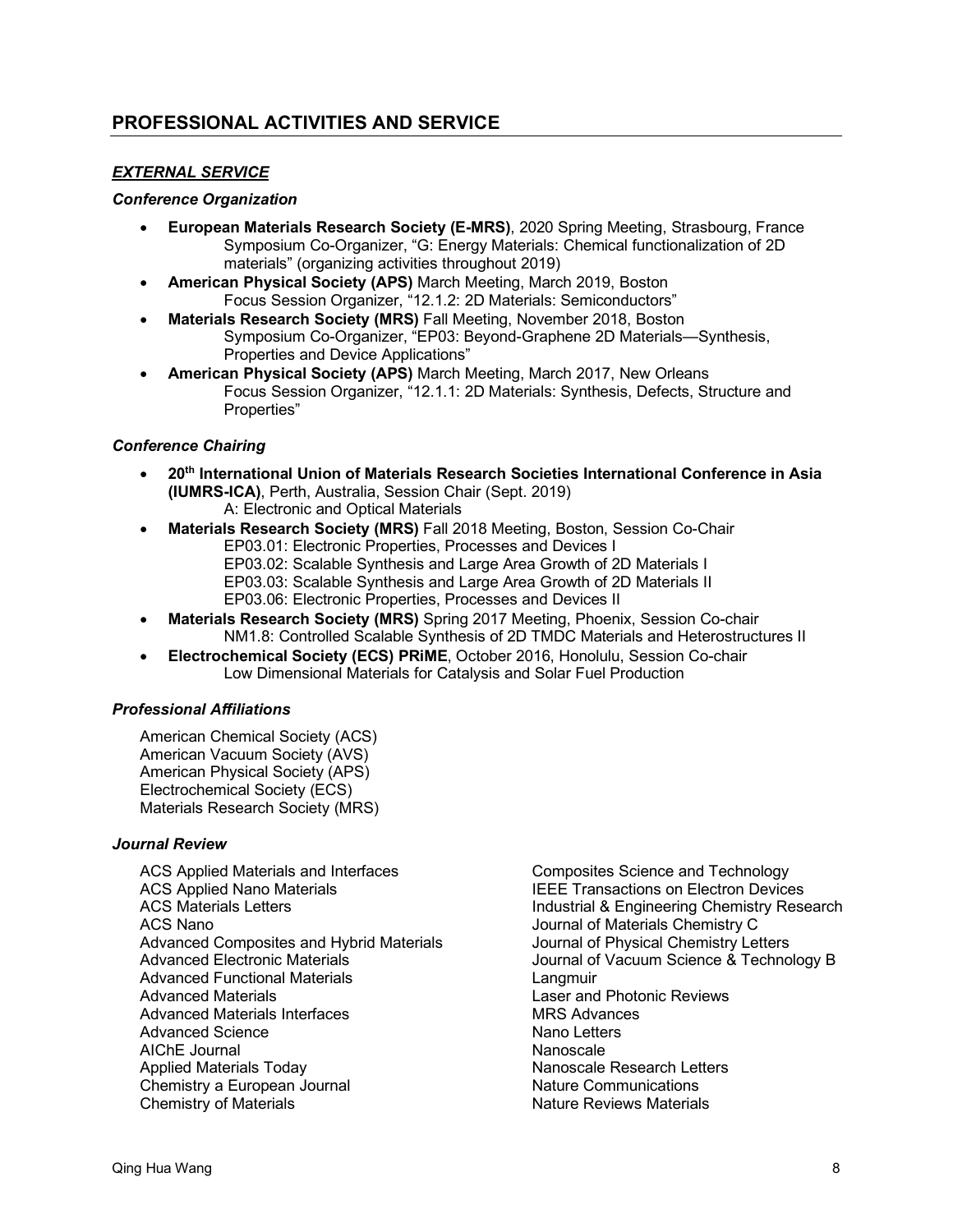NPG Asia Materials Particle & Particle Systems Characterization Physical Review Letters

Physical Review Materials Physical Review Research Small Methods

## *Proposal Review*

American Chemical Society Petroleum Research Fund (ACS PRF) Army Research Office (ARO) Department of Energy Basic Energy Sciences (DOE BES) Dutch Research Council (NWO) National Science Foundation (NSF) Nanotechnology-Enabled Water Treatment (NEWT) ERC (National Science Foundation)

## *Community Outreach*

- ASU Open Door, organizing and running the "Exploring Nanotechnology" booth (2015 Present)
- Nano@Home website (www.nanoathome.com), organizing and running (2018 Present)

## *ASU INTERNAL SERVICE*

#### **Fulton Schools of Engineering**

• FURI Faculty Committee member (Fall 2014 – Present)

#### **School for Engineering of Matter, Transport and Energy**

- Advanced quantum materials faculty search committee member (Fall 2019 Spring 2020)
- SEMTE vision statement committee member (Spring 2017)

#### **Materials Science and Engineering Program**

- MSE Undergraduate Affairs Committee member (2016 Present)
- MSE Seminar Committee member (2015 Present)
- MSE Faculty Meeting minutes recording (2018 Present)

# **TEACHING AND MENTORING**

## *MENTORING*

#### **Postdoc**

1. Dr. Duo O. Li (Summer 2019 – present)

## **PhD Degrees**

*Chair:*

- 1. Yuqi Guo (PhD in Materials Science and Engineering, in progress)
- 2. Suneet Kale (PhD in Chemistry, in progress)
- 3. Duo O. Li (PhD in Materials Science and Engineering, Spring 2019) currently postdoc in Prof. Wang's group, will be starting at Intel
- 4. Ximo S. Chu (PhD in Materials Science and Engineering, Spring 2018) currently at Intel *Committee member:*
	- 1. Xiaoyan Ying (in progress)
	- 2. Dini Wang (in progress)
	- 3. Matthew Gilliam (in progress)
	- 4. Sanchari Saha (in progress)
	- 5. Ana Barrios (in progress)
	- 6. Shaohua Chen (in progress)
	- 7. Yusi Xie (in progress)
	- 8. Pablo Guimera Coll (in progress)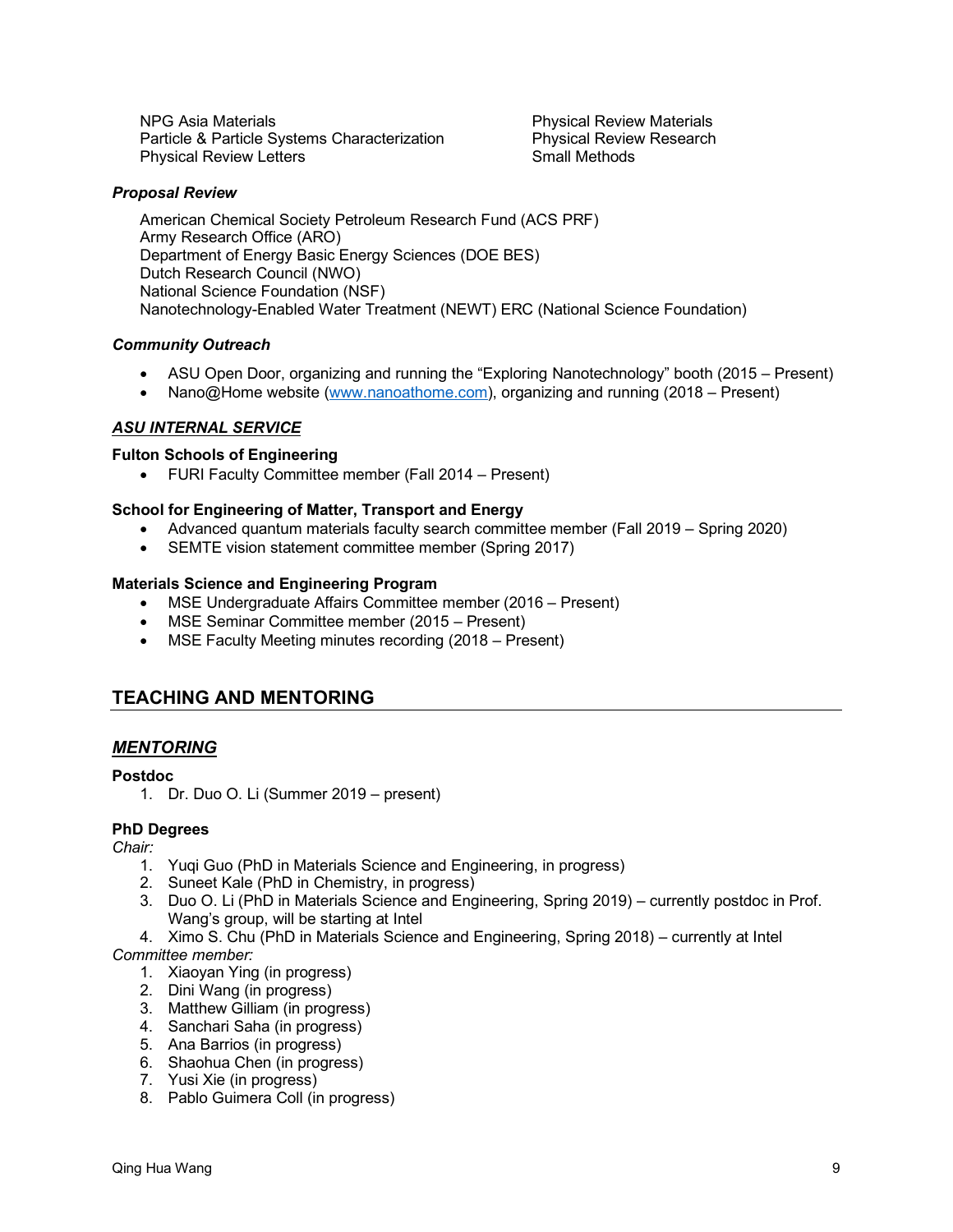- 9. Steven D'Souza (in progress)
- 10. Woo Jung Shin (Spring 2019)
- 11. Takayuki Nosaka (Spring 2018)
- 12. Ahmed Yousaf (Spring 2018)
- 13. Yaopengxiao Xu (Spring 2018)
- 14. Shaohua Chen (Spring 2018)
- 15. Amr Ibrahim (Spring 2018)
- 16. Chengwei Wang (Fall 2015)

## **MS Degrees**

*Chair:*

- 1. Mu-Tao Chen (MS in Materials Science and Engineering, Fall 2019)
- 2. Mahmoud Matar Abed (MS in Materials Science and Engineering, Fall 2019)
- 3. Suneet Kale (MS in Nanoscience, Fall 2017)
- 4. Samuel Shin (MS in Materials Science and Engineering, Spring 2017)

*Committee member:*

- Yizhi Zhang (in progress)
- Ramteja Kondakini (Summer 2019)
- Harshwardhan Wadikar (Spring 2019)
- Hangkun Jing (Spring 2018)

## **Undergraduates**

- 1. Serita Sulzman (BS in Materials Science and Engineering, Barrett Honors College thesis in progress)
- 2. Janice Baab (BS in Chemical Engineering)
- 3. Zhikai Liu (BS in Materials Science and Engineering)
- 4. Cindy Wong (BS in Materials Science and Engineering, Barrett Honors College thesis Spring 2019)
- 5. Akshay Nalla (BS in Mechanical Engineering, Barrett Honors College thesis Spring 2019)
- 6. Kaylie Lam (BS in Materials Science and Engineering)
- 7. Jason Enriquez (BS/MS in Materials Science and Engineering)
- 8. Tyler Gleckler (BS in Chemical Engineering)
- 9. Jonathan Schwartz (BS in Chemical Engineering)
- 10. David Reynolds (BS in Materials Science and Engineering)
- 11. Andrew Mullen (BS in Materials Science and Engineering, Barrett Honors College)

## **Student Achievements**

- ASU Fulton Undergraduate Research Initiative (FURI) Grant:
	- o Serita Sulzman, 2019
	- o Janice Baab, 2019
	- o Zhikai Liu, 2019
	- o Cindy Wong, 2018-2019
	- o Kaylie Lam, 2017
	- o Jason Enriquez, 2016-2017
	- o David Reynolds, 2016
- Penn State University Summer REU Program (Cindy Wong, 2019)
- Harvard University Summer REU Program (Jonathan Schwartz, 2016)
- ASU FURI Luncheon Speaker (Jason Enriquez, 2017)
- ASU FURI Outstanding Student (Cindy Wong, 2018)
- Bidstrup Research Award (Cindy Wong, 2018-2019)

## *Awards for Teaching*

• **Fulton Top 5% Faculty Teaching Award** (2019)